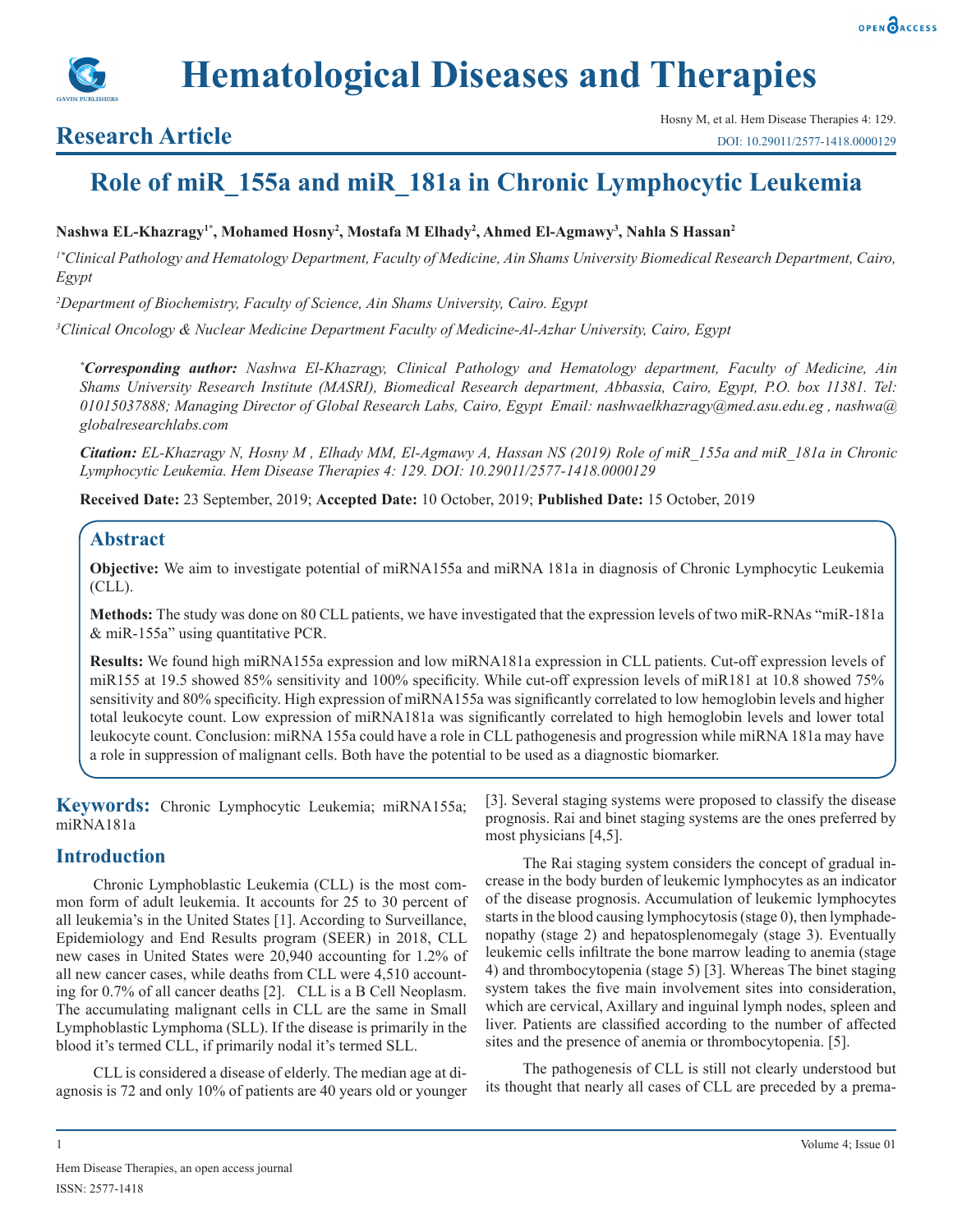lignant condition called Monoclonal B cell lymphocytosis (MBL). MBL with CLL phenotype is present in 5 -15 % of population above the age of 60 and have a rate of nearly 1% progression to CLL / SLL [6,7]. the pathogenesis of MBL appears to be multifactorial and related to abnormal response to antigenic stimulation. Progression of MBL to CLL/SLL in a minority of patients seems to be related to chromosomal abnormalities like deletions (13q14), (11q), (17q), and Trisomy 12 [8-10].

Molecular Genetic abnormalities were also identified in patients with or without chromosomal abnormalities including cell cycle control genes like TP53, Notch signaling genes and inflammatory pathway genes [11-13]. MicroRNAs (miRNAs) are small non-coding RNAs of nearly 22 Nucleotides. They have a role in post-transcriptional repression by silencing mRNAs of Protein coding genes. miRNAs are involved in cellular metabolism, apoptosis and cancer formation [14-28].

miRNAs are generally integrated in the function of every living cell, they show important roles in normal hematopoiesis [14]. miRNA 155a and 181a are two miRNAs of special concern and relation to the development of leukemia's and lymphomas [15-26] but their role in CLL is yet to be established. miRNA 155 normally controls B and T Cell Differentiation and controls germinal center reaction, whereas miRNA 181 normally blocks differentiation of human progenitor cells [16]. We aim to evaluate the diagnostic and prognostic value of miR-155a and miR-181a in chronic lymphocytic leukemia.

## **Results**

#### **Demographics and Clincopathological Characteristics**

The mean age for all participants was  $50\pm12.4$  years. Mean age of CLL group and Control group was 58.1±12.4 and 56.3±17.1 respectively. 65% of our patients were males, 35% were females. Patients with hemoglobin level  $\leq 10$  g/dl were 38 (47.5%). Patients with TLC > 50.000 were 52 (65%). Patients with platelet count  $\leq$ 100.000 were 32 (40%). 62.5% of patients had a cytogenetic abnormality; 20 patients had del13q, 16 had trisomy12, 8 had del11q and 6 had del17p (Table 1).

#### **Table 1:** Demographic data of the studied group

| <b>Parameter</b>            | <b>Subgroup</b> | ${\bf N}$ |                                                                                                                                                                                                                                                                                                                                                        | <b>Statistics</b>     |
|-----------------------------|-----------------|-----------|--------------------------------------------------------------------------------------------------------------------------------------------------------------------------------------------------------------------------------------------------------------------------------------------------------------------------------------------------------|-----------------------|
|                             |                 | 100       | $mean \pm SD$                                                                                                                                                                                                                                                                                                                                          | $50 \pm 13.2$         |
|                             | ALL             |           | Range                                                                                                                                                                                                                                                                                                                                                  | $24 - 83$             |
|                             | CLL             | 80        | mean±SD                                                                                                                                                                                                                                                                                                                                                | $58.1 \pm 12.4$       |
| Age (years)                 |                 |           | Range<br>$34 - 83$<br>$56.3 \pm 17.1$<br>$mean \pm SD$<br>Range<br>$28 - 80$<br>N(%<br>22 (28%)<br>N(%<br>58 (72%)<br>N(%<br>52 (65%)<br>N(%<br>28 (35%)<br>$9.8 \pm 2.5$<br>$mean \pm SD$<br>$2.3 - 14.0$<br>Range<br>N(%<br>38 (47.5%)<br>N(%<br>42 $(52.5\%)$<br>Median $(Q_1-Q_2)$<br>$14.6 - 364.0$<br>Range<br>N(%<br>28 (35%)<br>N(%<br>52(65%) |                       |
|                             | Control         | 20        |                                                                                                                                                                                                                                                                                                                                                        |                       |
|                             |                 |           |                                                                                                                                                                                                                                                                                                                                                        |                       |
|                             | $\leq 50$       | 22        |                                                                                                                                                                                                                                                                                                                                                        |                       |
| Age subgroups               | >50             | 58        |                                                                                                                                                                                                                                                                                                                                                        |                       |
|                             | Male            | 52        |                                                                                                                                                                                                                                                                                                                                                        |                       |
| Gender                      | Female          | 28        |                                                                                                                                                                                                                                                                                                                                                        |                       |
|                             | CLL             | 80        |                                                                                                                                                                                                                                                                                                                                                        |                       |
| Hemoglobin (grm/dl)         |                 |           |                                                                                                                                                                                                                                                                                                                                                        |                       |
|                             | $\leq 10$       | 38        |                                                                                                                                                                                                                                                                                                                                                        |                       |
| <b>Hemoglobin subgroups</b> | >10             | 42        |                                                                                                                                                                                                                                                                                                                                                        |                       |
| TLC $(x10^3/L)$             |                 | 80        |                                                                                                                                                                                                                                                                                                                                                        | $65.8 (38.5 - 159.8)$ |
|                             | CLL             |           |                                                                                                                                                                                                                                                                                                                                                        |                       |
| <b>TLC</b> subgroups        | $\leq 50,000$   | 28        |                                                                                                                                                                                                                                                                                                                                                        |                       |
|                             | > 50,000        | 52        |                                                                                                                                                                                                                                                                                                                                                        |                       |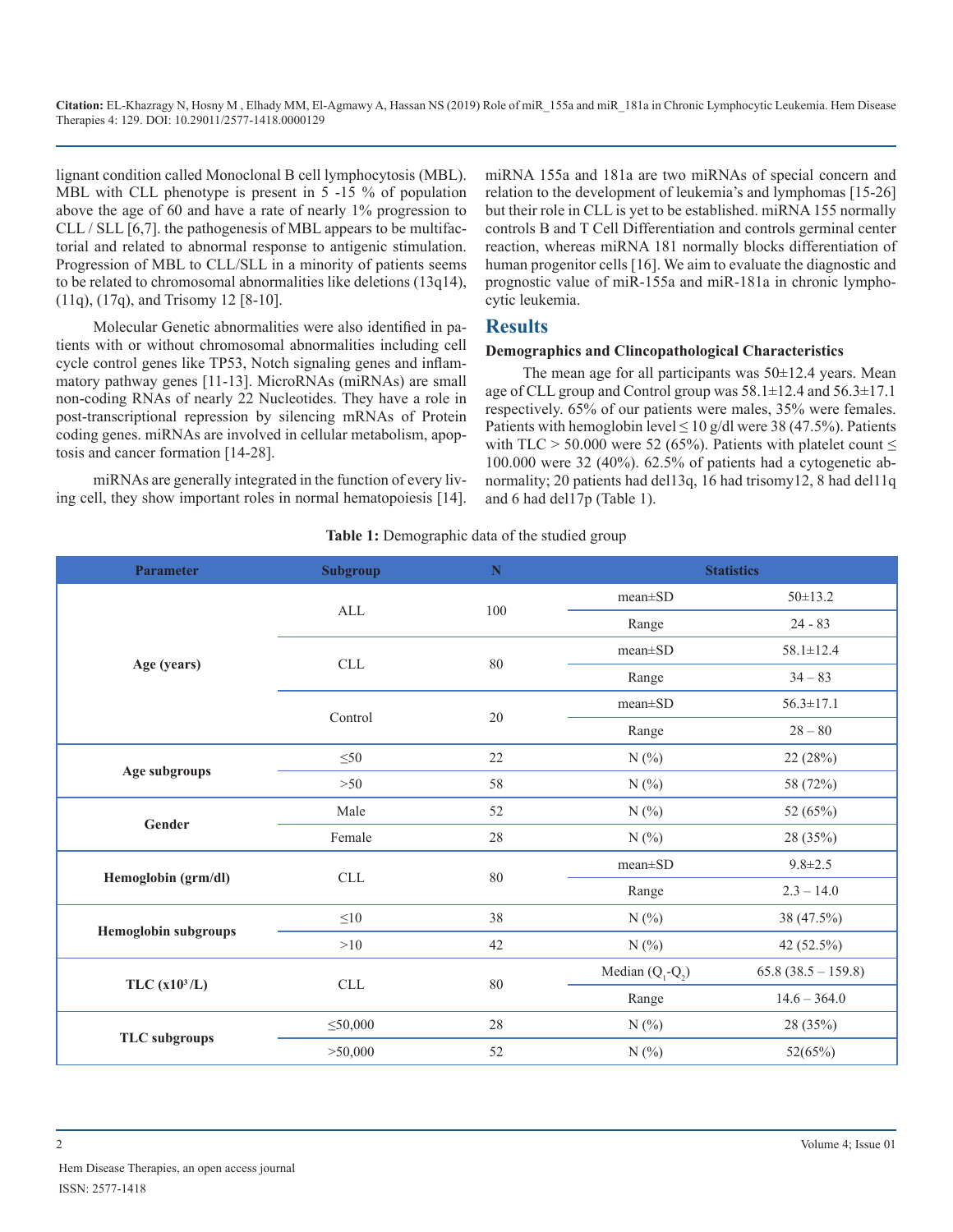|                                | <b>CLL</b>     | 80 | Median $(Q_1-Q_2)$ | $155.5(91.7 - 213.5)$ |
|--------------------------------|----------------|----|--------------------|-----------------------|
| Platelet count $(x106/L)$      |                |    | Range              | $29.0 - 421$          |
|                                | $\leq 100,000$ | 32 | N(%                | 32 $(40\%)$           |
| <b>Platelet subgroups</b>      | >100,000       | 48 | N(%                | 48 $(60\%)$           |
| <b>Cytogenetic abnormality</b> | No             | 30 | N(%                | 15(37.5%)             |
|                                | Yes            | 50 | N(%                | $25(62.5\%)$          |
| Cytogenetic abnormality type   | del13q         | 20 | N(%                | $20(40\%)$            |
|                                | Trisomy12      | 16 | N(%                | 16(32%)               |
|                                | del11q         | 8  |                    | 8(16%)                |
|                                | del17p         | 6  |                    | 6(12%)                |

 $(Q_1 - Q_2)$ : 25<sup>th</sup> percentile-75<sup>th</sup> percentile

## **miRNA155a and miR-181a Expressions in CLL patients**

miR155a median expression levels in the CLL group was significantly higher (67.6) than the control group (3.5) (p =0.001). Patients with hemoglobin level  $\leq 10$  g/dl had higher miR155a expression (169) than patients with hemoglobin level > 10 g/dl (27)  $(p=0.001)$  (Table 2, Figure 1). Regarding the expression of miR181a; it was found that the median expression levels in the CLL group was significantly lower (7.4) than the control group (298.2) (p =0.001). Patients with hemoglobin level  $\leq 10$  g/dl had lower miR181a expression (3.7) than patients with hemoglobin level > 10 g/dl (10.7). (p =0.001). Patients with TLC > 50.000 had lower miR-181a expression [5] than patients with TLC  $\leq$  50,000 (10.6) (p =0.003). Patients with platelet count  $\leq$  100,000 had lower miR181a expression  $(3.5)$  than patients with platelet count >100,000 (p =0.02) (Table 3, Figure 1).

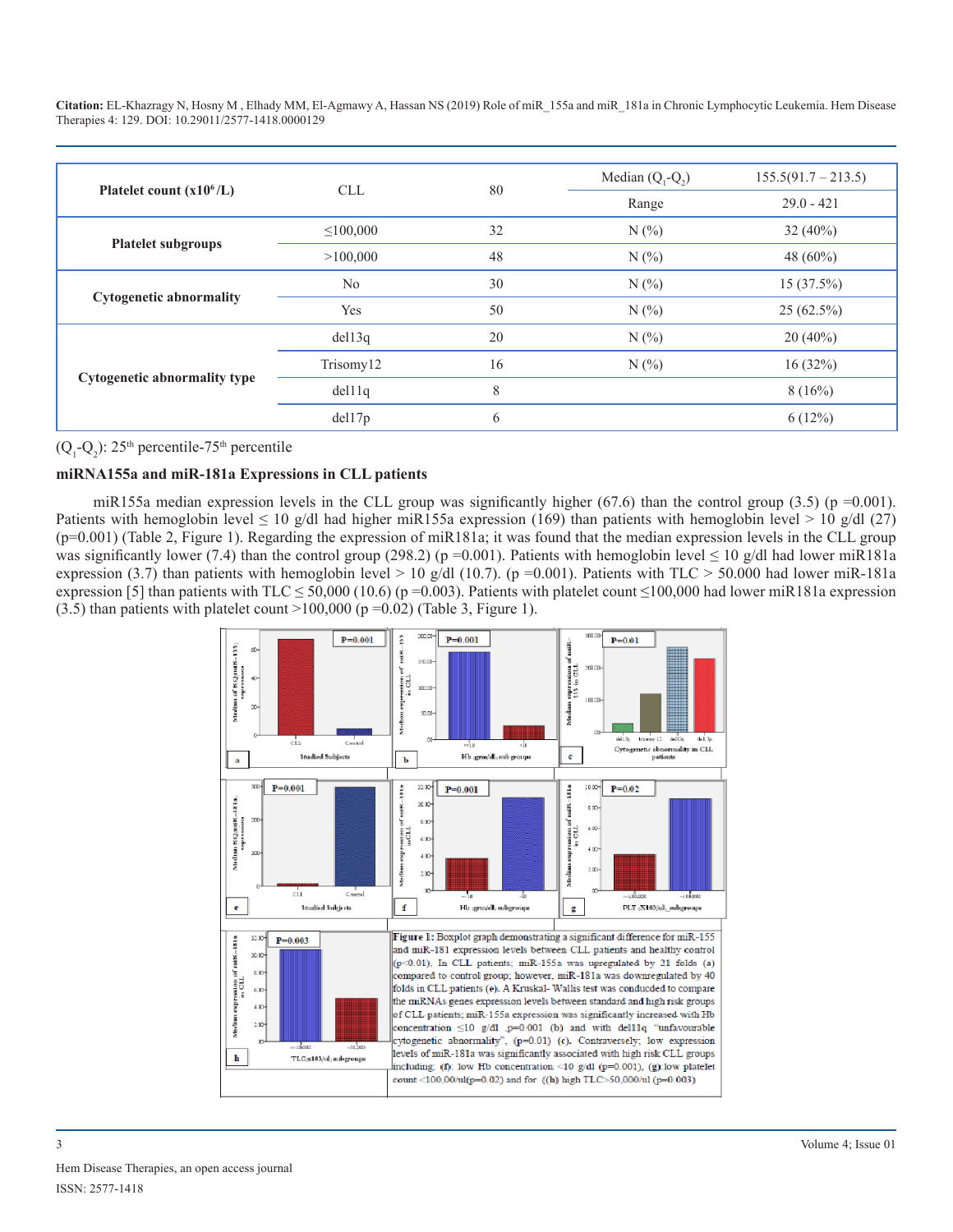| <b>Group</b>                        | <b>Subgroup</b>                | Median $(Q_1-Q_2)$              |                                                | $X^2$  | P value  |
|-------------------------------------|--------------------------------|---------------------------------|------------------------------------------------|--------|----------|
|                                     | <b>CLL</b>                     | $67.6(25.7-162.2)$              | $14.1 - 714$                                   | 23.5   | 0.001    |
| <b>Subjects</b>                     | Control                        | $3.5(2.3 - 4.7)$                | $0.8 - 3.5$                                    |        |          |
|                                     | $\leq 50$<br>$147(34 - 222.2)$ |                                 | $16.3 - 621.7$                                 | 2.2    |          |
| Age (years)                         | >50                            | 55.7 (25.6-122.8)               | $14.1 - 714.1$                                 |        | $0.1\,$  |
| Gender                              | Male                           | $77.4(20-150)$                  | $14.0 - 461.2$                                 |        | $0.7\,$  |
|                                     | Female                         | $56.5(26-185)$                  | $19.0 - 714.0$                                 | 0.13   |          |
|                                     | $\leq10$                       | $169(118-223)$                  | $19.6 - 714$                                   |        | 0.001    |
| <b>Hemoglobin subgroups</b>         | >10                            | $27(19-41)$                     | $14.0 - 110$                                   | 23.1   |          |
|                                     | $\leq 50,000$                  | $31.3(19.6-92)$<br>$14.0 - 229$ |                                                | 2.7    | 0.1      |
| <b>TLC</b> subgroups                | > 50,000                       | $111(27-203)$                   | $15 - 714$                                     |        |          |
|                                     | $\leq 100,000$                 | $177(63 - 215)$                 | $16.5 - 461$<br>$14.0 - 714$<br>$46.3(26-113)$ |        | $0.07\,$ |
| <b>Platelet subgroups</b>           | >100,000                       |                                 |                                                |        |          |
| <b>Cytogenetic abnormality</b>      | No                             | $41.0(26-92)$                   | $14.0 - 622$                                   | 1.9    | 0.2      |
|                                     | Yes                            | $15.0 - 714$<br>$94.4(28-184)$  |                                                |        |          |
|                                     | del13q                         | $28(19-94)$                     | $15 - 185$                                     |        |          |
| <b>Cytogenetic abnormality type</b> | Trisomy12                      | $119(9.8 - 162)$                | $19.6 - 215$                                   | $4.5*$ | 0.01     |
|                                     | del11q                         | 263 (169 - 385)                 | $123 - 461$                                    |        |          |

**Table 2:** Comparative analysis for expression of miR-155a among different CLL-risk subgroups

\*: F value (ANOVA), X<sup>2</sup>: Chi-Square (Kruskal-Wallis).

**Table 3:** Comparative analysis for expression of miR-181a among different CLL-risk subgroups

| <b>Group</b>                | <b>Subgroup</b>                             | Median $(Q_1-Q_2)$ | Range         | $\mathbf{X}^2$ | P value |
|-----------------------------|---------------------------------------------|--------------------|---------------|----------------|---------|
|                             | <b>CLL</b>                                  | $7.4(4.1 - 10.8)$  | $0.4 - 29.8$  | 25.6           |         |
| <b>Subjects</b>             | Control                                     | $298.2(254 - 336)$ | $241 - 343$   |                | 0.001   |
|                             | $\leq 50$                                   | $4.8(4.1-10.5)$    | $1.1 - 12.5$  |                | 0.4     |
| Age (years)                 | >50                                         | $8.1(4.4-11.9)$    | $0.4 - 29.9$  | 0.7            |         |
|                             | Male                                        | 7.4 (4.4-10.9)     | $0.4 - 30.0$  |                | 0.7     |
| Gender                      | Female                                      | $7.3(1.6 - 10.7)$  | $0.95 - 20.4$ | 0.1            |         |
|                             | $3.7(1.3-6.6)$<br>$\leq 10$<br>$0.4 - 10.5$ |                    |               | 0.001          |         |
| <b>Hemoglobin subgroups</b> | >10                                         | $10.7(8.2 - 14.6)$ | $4.8 - 30.0$  | 21.3           |         |
|                             | $\leq 50,000$                               | $10.6(8.1 - 13.2)$ | $3.7 - 30.0$  |                | 0.003   |
| <b>TLC</b> subgroups        | > 50,000                                    | $5.0(1.7-9.4)$     | $0.4 - 23.0$  | 8.8            |         |
| <b>Platelet subgroups</b>   | $\leq 100,000$                              | $3.5(1.5-6.9)$     | $0.6 - 14.6$  | 5.6            | 0.02    |
|                             | >100,000                                    | $8.8(5.1 - 12.0)$  | $0.4 - 30.0$  |                |         |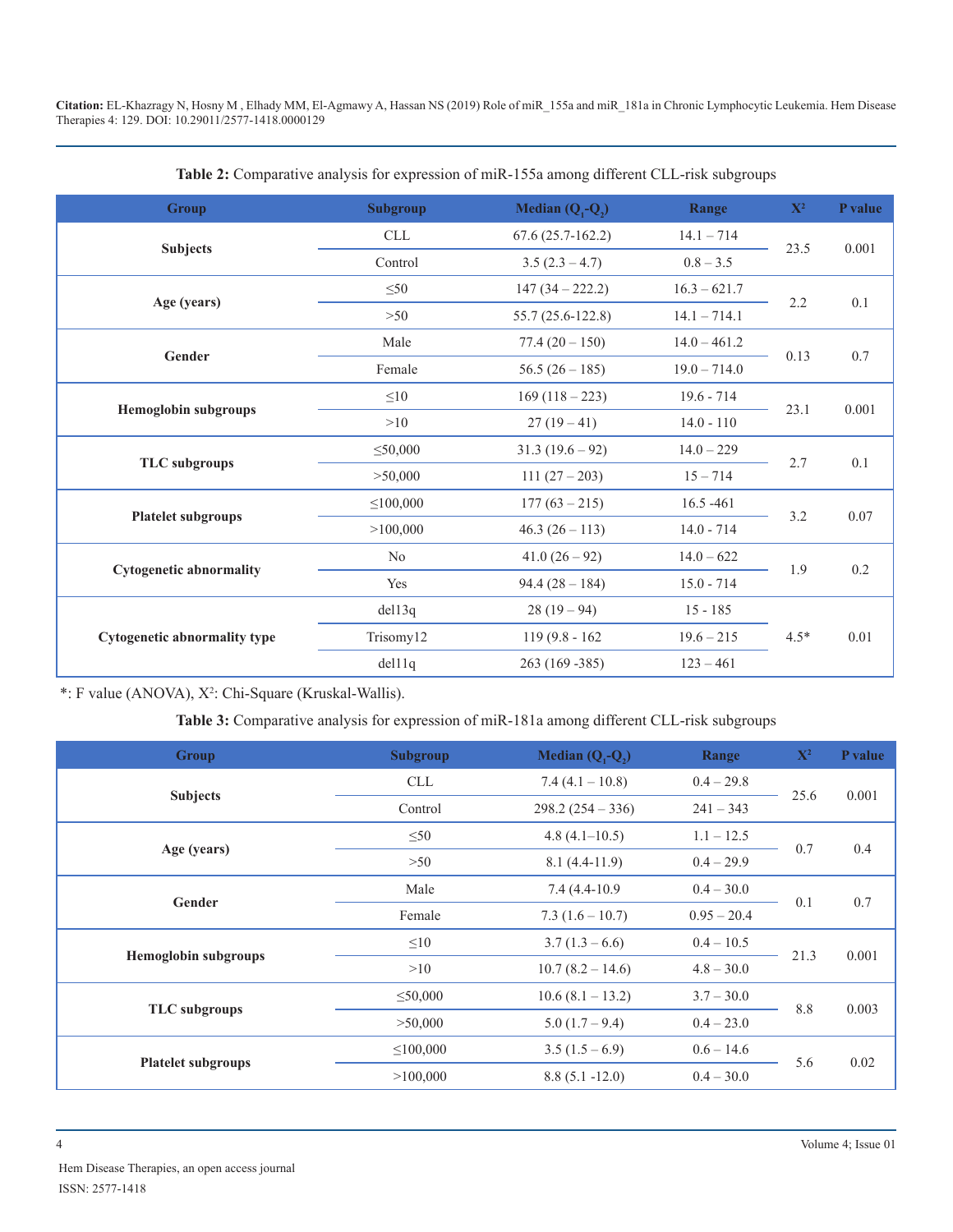| <b>Cytogenetic abnormality</b> | N <sub>0</sub> | $9.4(6.9-10.8)$   | $0.7 - 29.8$ | 1.8    | 0.18 |
|--------------------------------|----------------|-------------------|--------------|--------|------|
|                                | Yes            | $6.2(2.7-10.5)$   | $0.4 - 22.6$ |        |      |
| Cytogenetic abnormality type   | del13q         | $8.5(5.1 - 20.3)$ | $1.5 - 22.6$ |        |      |
|                                | Trisomy12      | $7.2(3.2-9.6)$    | $0.6 - 12.0$ |        |      |
|                                | del11q         | $2.6(1.4 - 3.7)$  | $0.4 - 4.7$  | $2.2*$ | 0.12 |
|                                | del17p         | $3.7(2.4-9.2)$    | $0.9 - 14.6$ |        |      |

\*: F value (ANOVA), X<sup>2</sup>: Chi-Square (Kruskal-Wallis).

#### **Diagnostic Performance of miR-155a and miR-181a in CLL**

Cut-off expression levels of miR155 at 19.5 showed 85% sensitivity and 100% specificity. While cut-off expression levels of miR181 at 10.8 showed 75% sensitivity and 80% specificity (Table 4, Figure 2). Correlation between miR-155a, miR-181a and hematological parameters in CLL patients.

## **Table 4:** Diagnostic performance of miR-155 and miR-181a in CLL patients

| <b>Parameter</b>     | Cut-off | $\mathbf{AUC}$ | Sensitivity $(\% )$ | <b>Specificity</b> $(\%)$ |
|----------------------|---------|----------------|---------------------|---------------------------|
| miR-155 $(log^{10})$ | 19.5    | 0.97           | 85                  | 100                       |
| miR-181 $(log^{10})$ | 10.8    | 0.93           | 75                  | 80                        |

AUC: area under the curve



Figure 2. (a) Recievieng operating charactrestics curve (ROC) illustrated the diagnostic performance of miR-155a and miR-181a in, miR-155a gene expression shows 85% senstivity and 100% specificity; however, the sentivity and specificity of miR-181a are 75% and 80% specificity; respectively. A Spearmans correlation analysis was conducted; a strong negative correlation was observed between miR-155a and miR-181a in CLL patients (fig b) (r=-0.8,p=0.003), a strong negative correlation was found between miR-155a, miR-181a and Hb concentration g/dl (r:-0.8, p=0.001) (Fig c,d). The TLC (x10<sup>3</sup>/ul) showed a strong significant correlation (e) with miR-181a (r:-0.5, p=0.001), while a moderated significant correlation was found with miR-155a gene expression in CLL patients (f).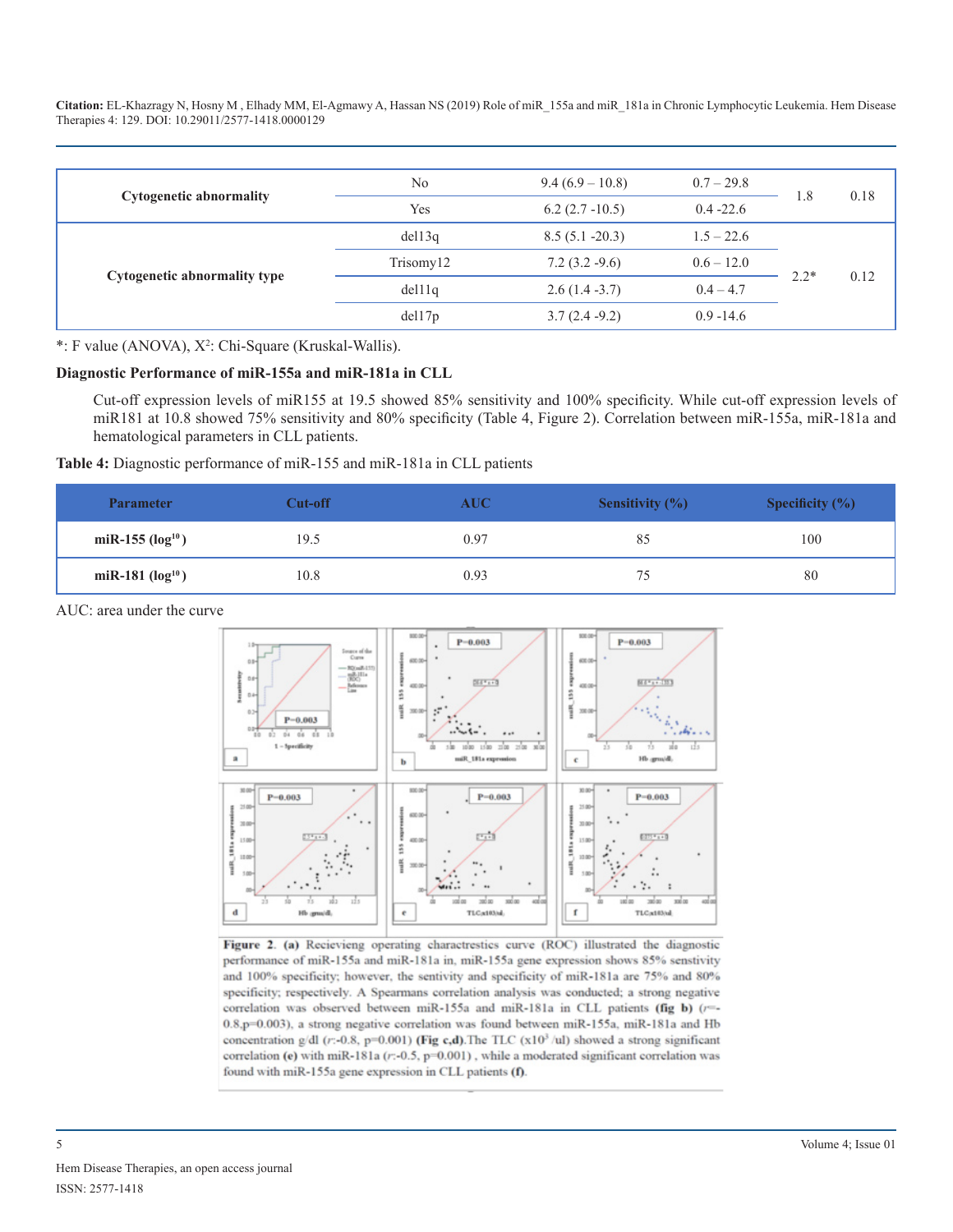Expression of miR-155 had a significant negative correlation with hemoglobin levels ( $P = 0.001$ ) and a significant positive correlation with TLC (P=0.03). Expression of miR-181a had a significant positive correlation with hemoglobin levels (P=0.001) and a significant negative correlation with TLC ( $P = 0.001$ ) (Table 5 Figure 2).

| Parameter          | miR-155 $(log^{10})$ |         |           | miR-181a $(\log^{10})$ |             |             |
|--------------------|----------------------|---------|-----------|------------------------|-------------|-------------|
|                    |                      | P value | Sig       |                        | P value     | sig         |
| $Hb$ (grm/dl)      | $-0.8$               | 0.001   | <b>HS</b> | $-0.8$                 | 0.001       | <b>HS</b>   |
| TLC $(x10^3/ul)$   | 0.3                  | 0.03    |           | $-0.5$                 | 0.001       | <b>HS</b>   |
| Plat $(x10^6/ul)$  | $-0.1$               | 0.36    | <b>NS</b> | 0.2                    | 0.13        | NS          |
| miR-181a $(log10)$ | $-0.8$               | 0.001   | HS        | $- - - - -$            | $- - - - -$ | $- - - - -$ |

**Table 5:** Correlation between expression levels of measured miRNA and hematological parameters in CLL patients

r: correlation coefficient

## **Methods**

The present study was conducted on 100 subjects; they represent two groups; 80 patients were diagnosed as Chronic Lymphocytic Leukemia (CLL) and twenty healthy individuals as a control group. The CLL patients attended at hematology department; Ain Shams University Hospitals; Cairo, Egypt from January 2015 till May 2018. The diagnosis of CLL was based on Complete Blood Counts (CBC), PB and bone marrow films morphological examination, immunophenotyping, cytogenetic and molecular analysis. The CLL patients were categorized according to the risk factors into standard and high risk groups; the considered parameters for grouping includes patient's age, gender, Total Leucocyte Counts (TLC); hemoglobin concentration; platelet counts and detection of minimal residual disease after induction therapy. Assessment of Minimal Residual Disease (MRD) was performed using a lineagespecific monoclonal panel: for B-and T- cell lineage. MRD was considered positive when immature cells exceeded 0.01% of all marrow nucleated cells after induction chemotherapy. A Peripheral Blood (PB) samples were collected in K2 EDTA vacutainers from all subjects after taking the patients approval; a written consent was signed from each subjects in accordance with the declaration of Heliniski. The Clinic pathological features are presented in Table 1.

## **miRNA Extraction and Purification**

miRNA was extracted from PB Mononuclear Cells (MNCs) that it is isolated by ficoll hypaque density gradient centrifugation using a miRNeasy Mini Kit (Qiagen, Hilden, Germany). The RNA concentration and integrity was assessed spectrophotometrically at 260 and 280 nm. The extracted and purified miRNAs was reverse transcribed into cDNA using miScript II RT Kit (Qiagen, Hilden, Germany) according to the manufacturer's protocol.

## **miRNA-155 and miR-181 Expression Analysis**

The expression levels of miR-155a and miR-181a was measured in PB samples using the SYBR-green fluorescent-based primer assay (Hs-miR-155; cat no: MS00031486 and Hs-miR-181a; Cat no: MS0008827); the small nucleolar RNA, C/D box 48 (SNORD48), (NCBI RefSeq: NR\_002745.1) as a reference gene. The PCR amplification was performed on the 5-plex Rotor-Gene PCR System using miScript SYBR Green PCR Kit and the (Qiagen, Hilden, Germany). The thermal protocol was adjusted according to manufacture instructions as follows: 15 min for DNA Taq Polymerase activation at  $95^\circ$ c followed by three cycling steps by 40 cycles; each cycle consist of: denaturation at 94<sup>o</sup>c for 15 minutes, primer annealing at  $55^\circ$ c and extension at  $70^\circ$ c for 30 sec), the. At the extension step; the fluorescence data was collected. The gene expression was calculated using the 2∆∆Ct method; the housekeeper gene "SNORD48" was used as an endogenous reference control for normalization purposes. Validation of gene amplification efficiencies of the miRNAs targets was assessed by a validation experiment; a serial dilutions of a control cDNA was used as a template. Accordingly; the linear increases of miRNAs and the reference gene calibration curves highlight the 106.3% and 104.2% amplification efficiencies, respectively, as well as the absence of PCR inhibition by the template.

## **Statistical Analysis**

Statistical analysis was performed using SPSS v.23 (Chicago, IL, USA). The expression levels of miRNAs are compared between CLL patients and healthy controls as well as between standard and high risk CLL subgroups using the non-parametric Mann–Whitney U test. In addition, the Receiver Operating Curve (ROC) was conducted to assess the diagnostic and prognostic potential of miR-155 and miR-181a in CLL. Spearman's correlation analysis was used to find out the relation between miRNAs expression and different hematological parameters. Significance was set at  $\leq 0.05$ .

## **Discussion**

MicroRNAs are valuable indicators for predicting the clinical behavior of Chronic Lymphocytic Leukemia (CLL). Structur-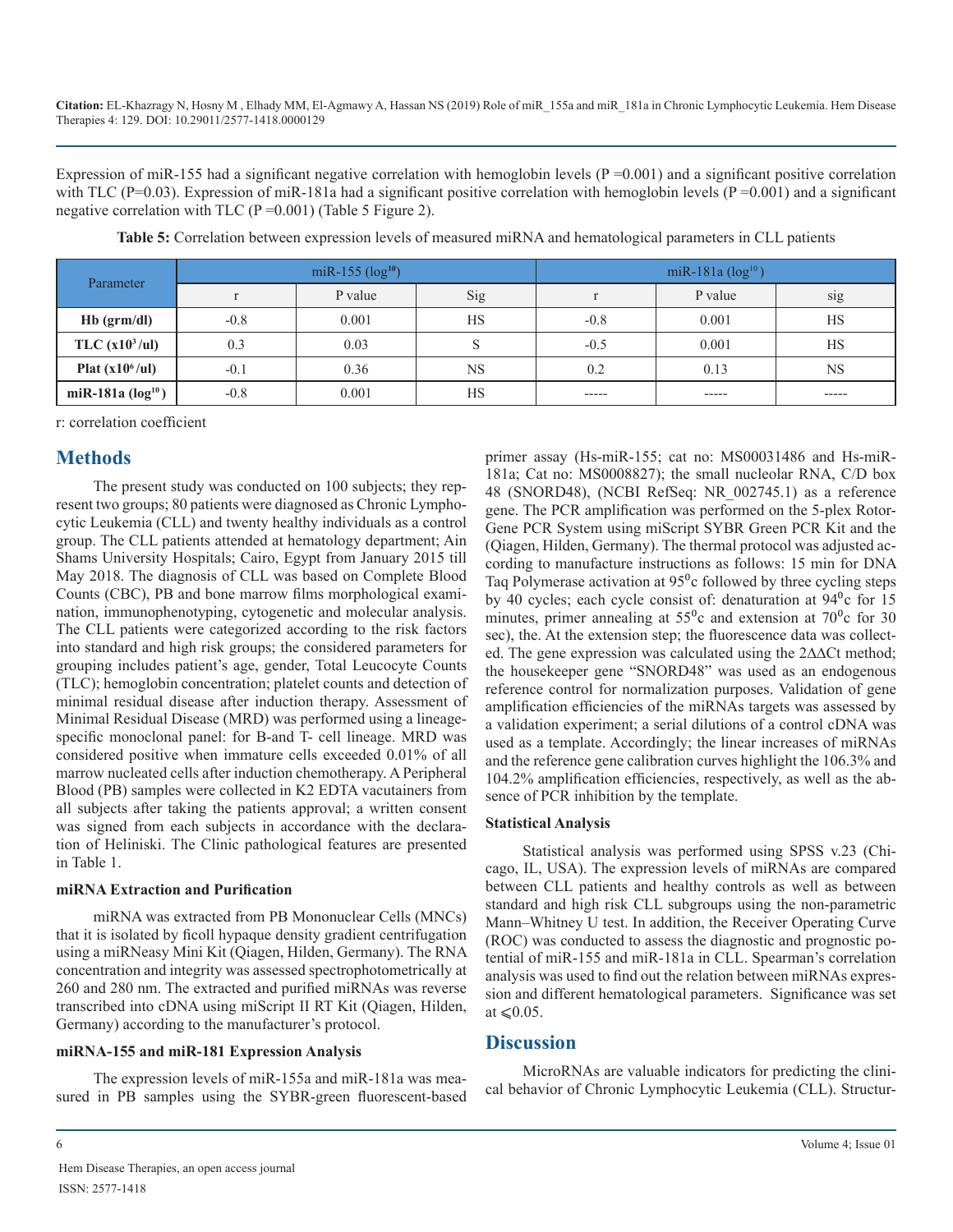ally, miRNAs are short (19- to 25-nucleotide) RNAs that target messenger mRNA and regulate the expression of protein-coding genes. We found that miRNA155a expression were significantly upregulated and miRNA 181a significantly downregulated in CLL patients. Both miRNA 155a and 181a demonstrated high sensitivity (85% and 75% respectively) and specificity (100% and 80% respectively) at certain cut-off values for diagnosis of CLL. miRNA 155a was significantly correlated to unfavorable disease outcome such as lower hemoglobin levels and higher total Leukocyte Count (TLC), while miRNA 181a was correlated to favorable outcomes such as higher hemoglobin levels and lower total leucocyte count.

In a recent study, found that miRNA155a was highly expressed in peripheral blood mononuclear cells of 88 patients diagnosed with CLL. In these patients, miRNA155a was correlated to lower overall survival rate [17]. Similarly, in a meta-analysis of 11 studies found poor overall survival outcome in patients with high miRNA155a expression and concluded that miRNA 155a was a promising prognostic biomarker in this patient population [18]. In our study, measurement of levels of miRNA155a in the CLL group was significantly higher than the control group.

In addition, miRNA155a expression coincided with high TLC and low hemoglobin. Correlation analysis between the marker and hematological parameters was significant. This was consistent with other studies which reported worse prognosis in patients with high levels of miRNA155a expression [19,20]. A study by [20] showed that miRNA155a was able to increase granulocyte/ monocyte expansion in bone marrow of mice with pathological features resembling myeloid metaplasia [20]. Some studies suggested that the JAK/STAT3 pathway-implicated in CLL pathogenesis- were linked to upregulation of miR155a expression in CLL cells [21,22]. It was also found that the miR-155a expression was upregulated in peripheral blood mononuclear cells in CLL patients. They also demonstrated a link between miRNA155a and IL-9 which induces the JAK-STAT3 pathway creating a positive feedback loop that can be an important mechanism of CLL progression and aggressiveness [23].

Conversely, we found miRNA181 expression levels to be [lower in the CLL group compared to our Control group. This](https://academic.oup.com/annonc/article/21/suppl_7/vii154/194259)  has been confirmed by some previous studies; [21] showed miR-NA181a to be downregulated in CLL [24,27], and lower expression levels of this marker were linked to high disease aggressiveness. This could be due to the fact that miRNA181a affects the P53 system-the most important prognostic indicator of CLL- and improving sensitivity of malignant cells to chemotherapy and subsequently increasing the rate of apoptosis [25]. This is probably the [reason miRNA18a were correlated significantly to higher hemo](https://www.ncbi.nlm.nih.gov/pubmed/19438485)globin levels and lower TLC in the CLL group.

Whether use of these miRNAs in diagnosing or predicting [outcomes of CLL is still a matter of investigation. Recent reports](https://www.ncbi.nlm.nih.gov/pubmed/19620484)  were in agreement with our results, miRNA155a and miRNA 181a could play a crucial role in diagnosing malignancy and in predicting its prognosis [26]. We used a cut off level at which miRNA 155a offered 85% sensitivity in diagnosing CLL. miRNA 181a showed lower sensitivity at 75%. Specificity of both biomarkers were high (100% and 80% respectively).

In Conclusion, levels of both miRNA155a and 181a were significantly correlated to hematological parameters of malignancy. MiRNA155a appeared to be involved in progression and unfavorable outcome while miRNA18a appeared to be protective against progression. Both markers were sensitive and specific for diagnosis of the diseases.

## **Conclusion**

miRNA 155a could have a role in CLL pathogenesis and progression while miRNA 181a may have a role in suppression of malignant cells. Both have the potential to be used as a diagnostic biomarker.

## **Acknowledgement**

We thank our colleagues from (Clinical Hematology Department, Ain Shams University Hospital) who supplied notion and knowledge that substantially studies despite the fact that they may not contain with all the interoperations/conclusions of this paper. We'd additionally like to reveal our gratitude to the patients who are the backbone of this study, also we would like to show our great thanks to the three "anonymous" reviewers for there so-referred to as insight. We also are immensely thankful for his or her comments on an in advice model of the manuscript, in spite of the truth that any errors are our personal and should now not tarnish the reputations of those esteemed folks.

## **Conflict of Interest**

The authors declare no conflict of interest.

## **References**

- 1. [Siegel RL, Miller KD, Jemal A \(2018\) "Cancer statistics". Chronic Lym](https://www.biooncology.com/pathways/cancer-tumor-targets/b-cell/chronic-lymphocytic-leukemia-cll.html)[phocytic Leukemia - Cancer Stat Facts; CA Cancer J Clin 68: 7-30.](https://www.biooncology.com/pathways/cancer-tumor-targets/b-cell/chronic-lymphocytic-leukemia-cll.html)
- 2. [Hallek M, Pflug N \(2010\) "Chronic lymphocytic leukemia". Ann Oncol](https://academic.oup.com/annonc/article/21/suppl_7/vii154/194259)  vii154-vii164.
- 3. [Rai KR, Sawitsky A, Cronkite EP, Chanana AD, Levy RN, et al, \(1975\)](https://www.ncbi.nlm.nih.gov/pubmed/1139039)  ["Clinical staging of chronic lymphocytic leukemia". Blood 219-234](https://www.ncbi.nlm.nih.gov/pubmed/1139039).
- 4. [Binet JL, Auquier A, Dighiero G, Chastang C, Piguet H, et al \(1981\) "A](https://www.ncbi.nlm.nih.gov/pubmed/7237385)  [new prognostic classification of chronic lymphocytic leukemia derived](https://www.ncbi.nlm.nih.gov/pubmed/7237385)  [from a multivariate survival analysis". Cancer 48: 198-206](https://www.ncbi.nlm.nih.gov/pubmed/7237385).
- 5. [Rossi D, Sozzi E, Puma A, De Paoli L, Rasi S, Spina V, et al. \(2009\):](https://www.ncbi.nlm.nih.gov/pubmed/19438485)  "The prognosis of clinical monoclonal B cell lymphocytosis differs from [prognosis of Rai 0 chronic lymphocytic leukaemia and is recapitulated](https://www.ncbi.nlm.nih.gov/pubmed/19438485)  [by biological risk factors". Br J Haematol 146: 64-75.](https://www.ncbi.nlm.nih.gov/pubmed/19438485)
- 6. [Shanafelt TD, Kay NE, Rabe KG, Call TG, Zent CS, Maddocks K, et](https://www.ncbi.nlm.nih.gov/pubmed/19620484)  al. (2009): "Brief report: natural history of individuals with clinically rec[ognized monoclonal B-cell lymphocytosis compared with patients with](https://www.ncbi.nlm.nih.gov/pubmed/19620484) [Rai 0 chronic lymphocytic leukemia". J Clin Oncol 27: 3959-3963](https://www.ncbi.nlm.nih.gov/pubmed/19620484).